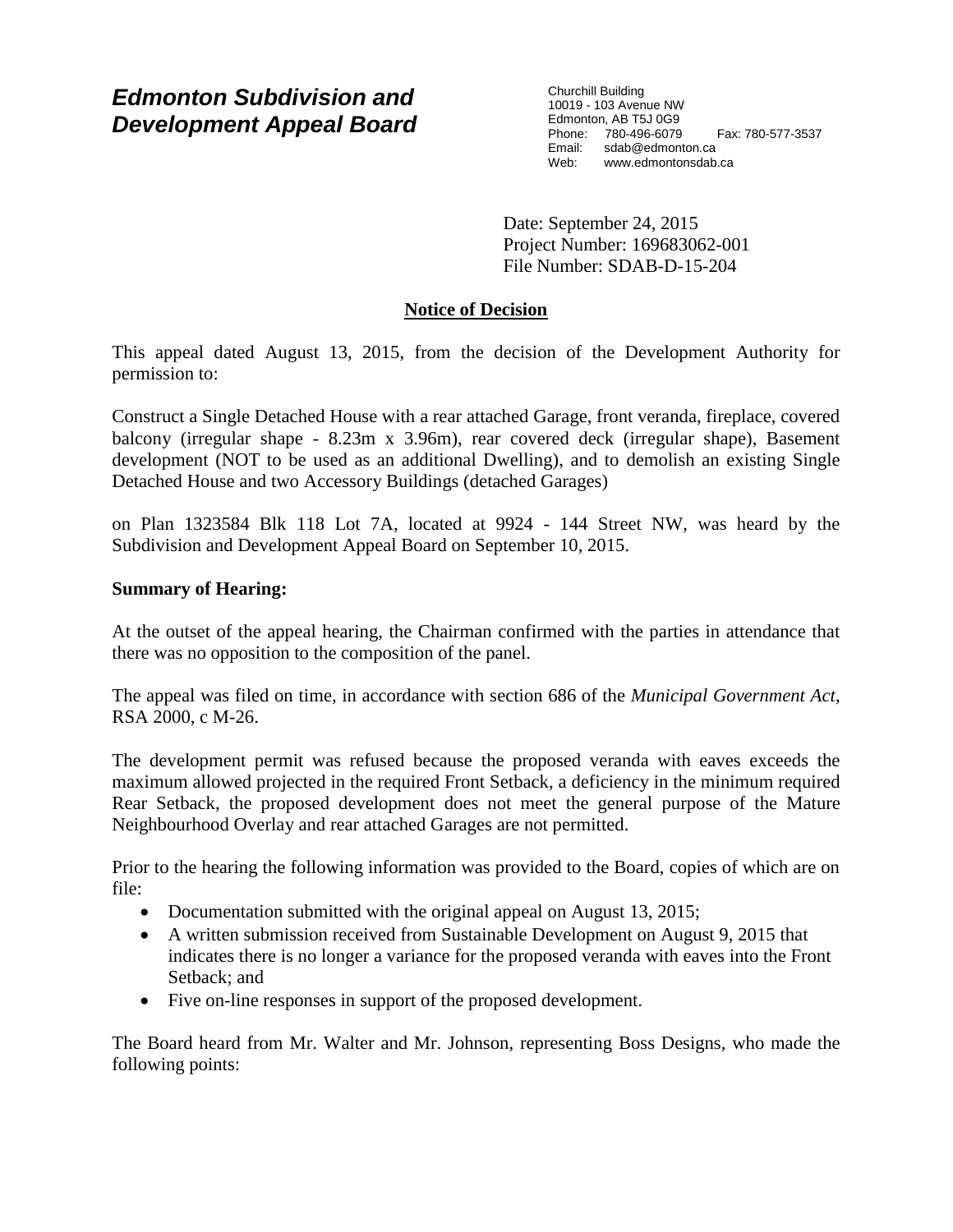- 1. There are two power poles with guide wires on both sides of the lot that limit the placement of the driveway to the garage.
- 2. There are two possible locations for the garage on the property. One option is the proposed plan and the other option would be to face the garage west on the property which will take up the optimal yard space and reduce the south exposure.
- 3. They proceeded to read from the letter they provided with their submission.
- 4. In their opinion, the subject Site is unique as it is bordered by two lanes and a road which gives the site the feel of a corner lot.
- 5. They referred to examples of similar rear attached garages and stated that there are four properties with rear attached garages that border on two lanes and a street. Three of these properties are in the Crestwood area.
- 6. The owners of the subject Site own the property directly south.
- 7. In their opinion, the Community Consultation was reflected by the on-line responses from property owners in the 60 metre notification radius provided to the Board.
- 8. In their opinion, property owners that have infill developments want attached garages.
- 9. The connection between the attached garage and the house will be small and low in height.
- 10. They believe the proposed development meets the spirit of the Mature Neighbourhood Overlay as it complies with the maximum allowable Site Coverage.
- 11. They referenced the elevation drawings showing the right (north) elevation of the subject Site stating that they attempted to make the connection between the house and the garage aesthetically pleasing by including a lower pitch on the garage and various trim and door finishing.
- 12. They referred to three photographs provided to the Board showing neighbouring houses in the area that are each approximately 5000 square feet in size that have an attached rear garage that is similar to the proposed development and approved with variances.
- 13. Access and the setback to the rear lane will be better with an attached garage and will provide for additional safety.

In response to questions by the Board, Mr. Walter and Mr. Johnson provided the following information:

- 1. With regard to how the proposed development will fit in with the neighbourhood, they stated that there are several infill developments in the upscale area.
- 2. The neighbourhood has a unique character and the design of the house will have a traditional look.
- 3. The proposed development is 6045 square feet in size on the main and second floor which is larger than typical homes on single lots.
- 4. They did not speak to the Community League regarding the proposed development.
- 5. They were asked why they proceeded with the proposed development given the prohibition against rear attached garages in the Mature Neighbourhood Overlay. They reiterated that, in their opinion, locating the garage with access on the west facing lane will take up the south facing portion of the rear yard.
- 6. In their opinion, there will not be as much of an impact on neighbouring properties as the proposed development is on a double lot.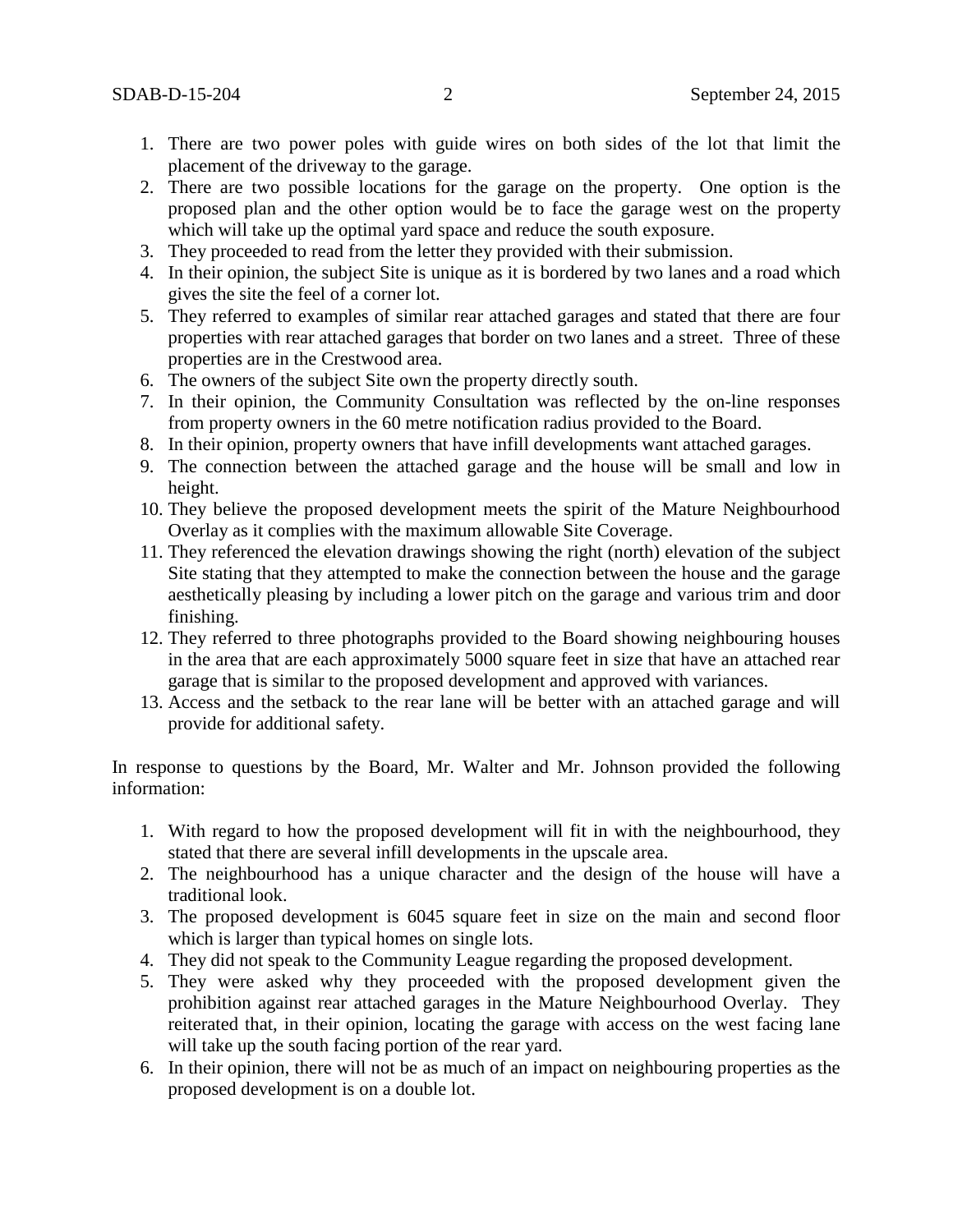- 7. If the garage was detached there would be a small gap between the house and the garage and it could have been placed closer to the rear and north boundaries of the property line.
- 8. They completed a sun shadow study which concluded that the only affected area that would have sun shadowing would be the rear lane.
- 9. In their opinion, the massing effect of the proposed development would not change significantly if the garage was detached.
- 10. Property owners in this neighbourhood want to maximize the Site Coverage given the area and the cost of the lots.
- 11. The location of the proposed garage will provide for a more secure yard which is a concern of the property owners.

The Board heard from Mr. and Mrs. Bailey, the property owners, who made the following points:

- 1. They have lived in the area for 10 years and like the feel and look of the community.
- 2. They want to preserve as many of the mature trees as possible and will work with an arborist during the construction phase.
- 3. They want to keep the proposed development characteristic of the neighbourhood.
- 4. An attached garage will enhance the security of their lot.
- 5. Several of the neighbours like the traditional style of the proposed development and are not as concerned with the size.
- 6. They did not receive any opposition to the proposed development when they spoke to neighbouring property owners.

In response to questions by the Board, Mr. and Mrs. Bailey provided the following information:

- 1. In their opinion, access to the garage meets the requirements of the Mature Neighbourhood Overlay.
- 2. They prefer to preserve the mature trees on the property.
- 3. They spoke with all of the neighbouring property owners except for one in the 60 metre notification radius and showed them the plans of the proposed development.
- 4. They received support from all of the neighbouring property owners they spoke to.
- 5. They attempted to contact the neighbour north on Summit Drive but were not able to reach them.
- 6. One neighbour indicated they wanted to remain neutral regarding the proposed development but were not opposed to the development. This neighbour stated that they would prefer that the proposed development complied with the regulations of the *Edmonton Zoning Bylaw.*
- 7. They were not aware that they were required to contact the Community League.
- 8. They asked all their neighbours to register their support on the SDAB on-line response and four property owners had done that.
- 9. They reviewed the verbal conversations they had with neighbouring property owners in the 60 metre notification radius from August 25, 2015 to September 5, 2015.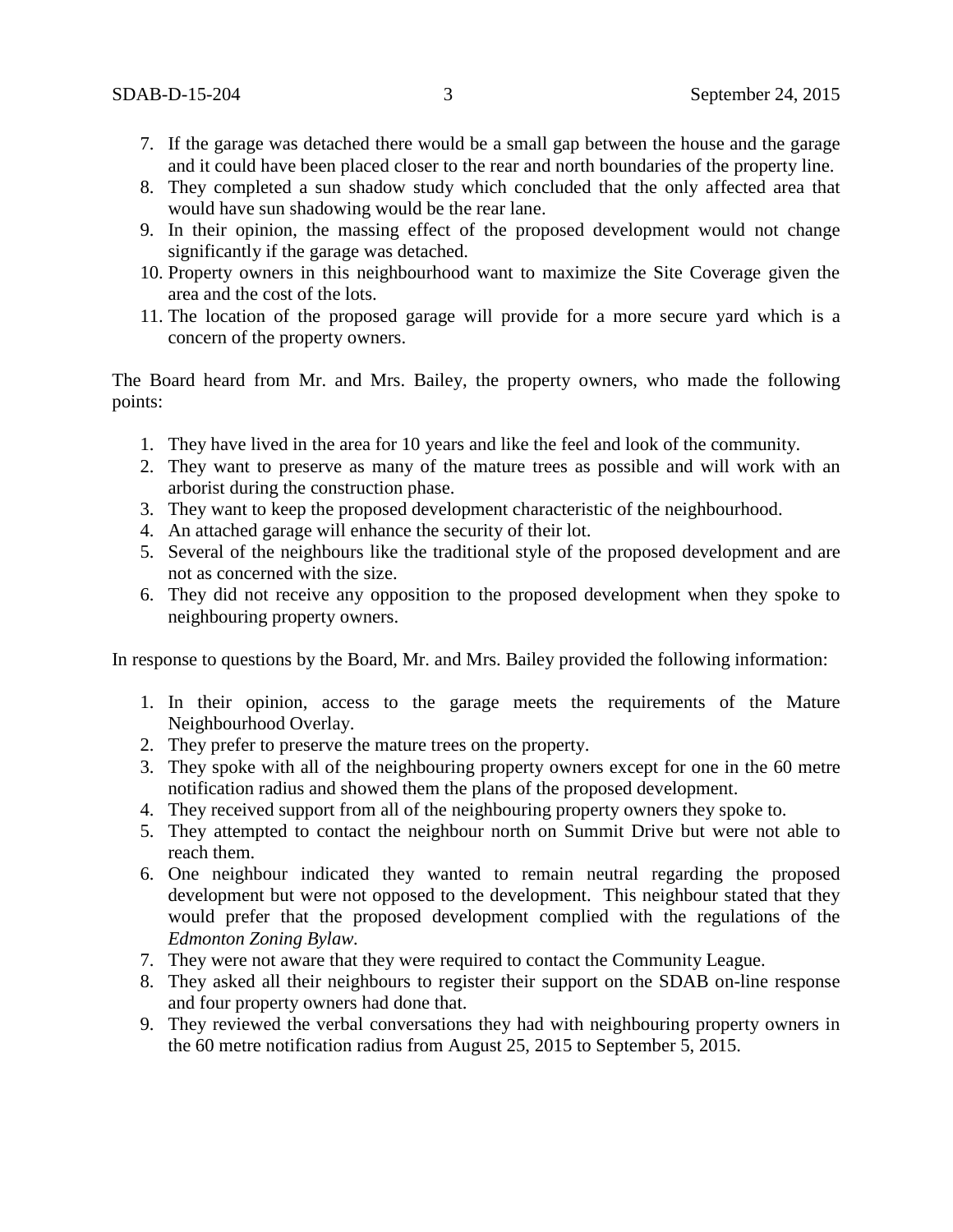The Board heard from Mr. Yaceyko, the builder, who made the following point:

1. He confirmed that there are four garages in the neighbourhood that exit onto the lane west of the subject Site.

The Board then heard from Mr. Booth, representing Sustainable Development, who made the following points:

- 1. In his opinion, the proposed development does not meet the requirements of the Mature Neighbourhood Overlay.
- 2. The proposed development is not sensitive in scale to the neighbourhood.
- 3. There is sufficient room on the property for a detached garage to be contained within the 12.8 metres of the Rear Yard.
- 4. There will be a 30 metre long wall with the house and attached garage which will create a massing effect.
- 5. There will be a privacy impact on neighbouring properties with the windows that are installed on that wall.
- 6. The proposed development is not considered a Corner Site.
- 7. There is no hardship involved with the subject Site to grant any variances.

In response to questions by the Board, Mr. Booth provided the following information:

1. He did not have any information regarding other attached garages in the neighbourhood; however, some of those properties have a greater Rear Setback which reduces the massing impact.

In rebuttal, Mr. Walter and Mr. Johnson made the following points:

- 1. The proposed development will increase neighbouring property values.
- 2. They agreed there will be a massing effect due to the 30 metre wall on the north side of the property.
- 3. Articulated doors will be installed on the garage to help mitigate the massing effect on neighbouring properties.
- 4. In their opinion, the massing impact will be reduced by landscaping and fencing on the north side of the property.
- 5. In their opinion, detaching the garage will increase the impact on the rear lane.

In rebuttal, Mr. and Mrs. Bailey made the following points:

- 1. In their opinion, the design of the proposed development is within the allowable Site Coverage.
- 2. All the houses immediately surrounding the subject Site are two Storey developments except one bungalow that has a rear garage.
- 3. The neighbouring property owner directly north of the subject Site did not have concerns regarding privacy.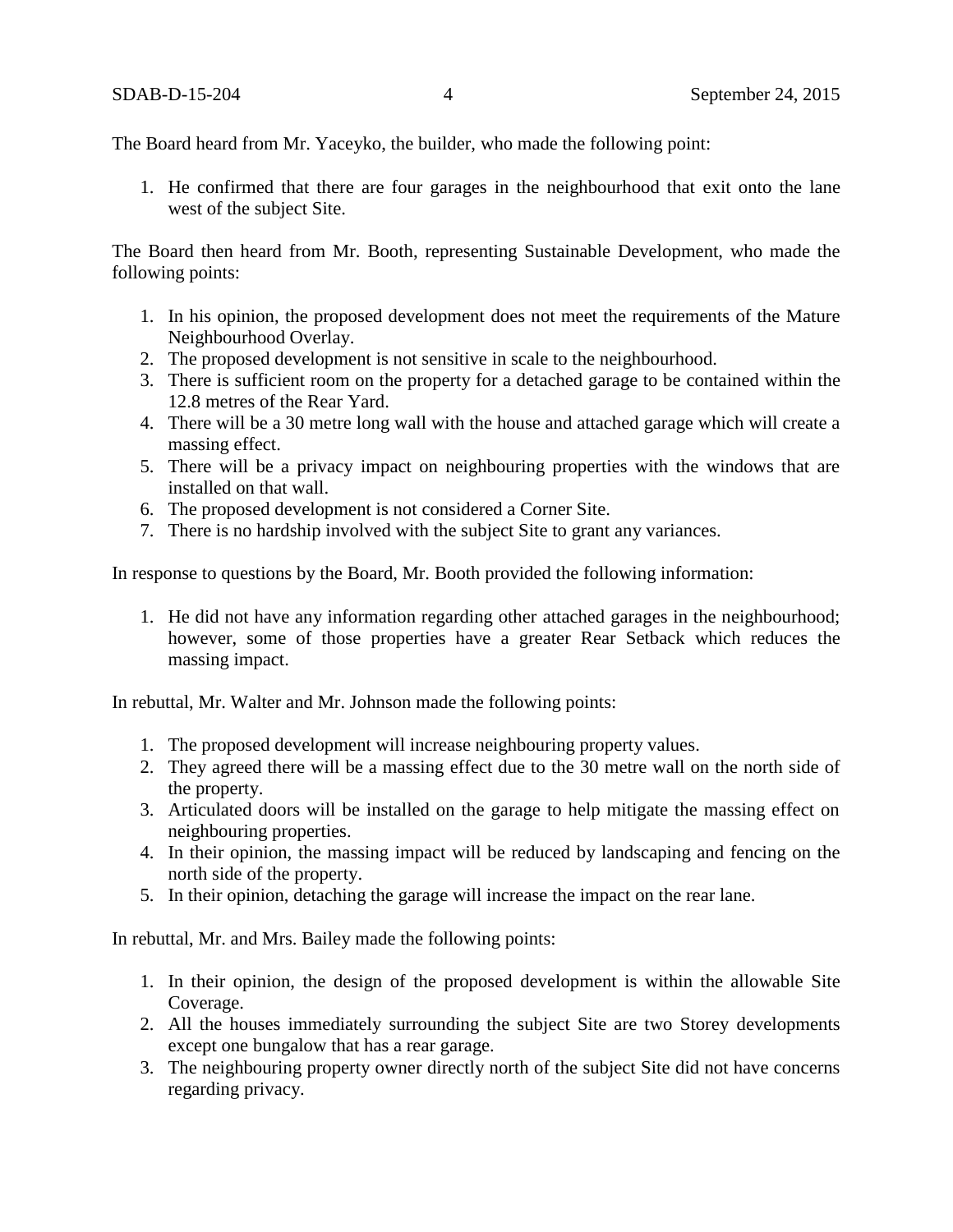4. They reiterated that the main concern outlined by neighbouring property owners was the preservation of mature trees and the look and appearance of the house design in relation to the neighbourhood in general.

#### **Decision:**

The appeal is DENIED and the decision of the Development Authority is CONFIRMED. The development is REFUSED.

#### **Reasons for Decision:**

The Board finds the following:

- 1. The proposed development, a Single Detached House is a Permitted Use in the RF1 Single Detached Residential Zone.
- 2. An issue before the Board is whether or not the Board would grant a variance to two regulations of the Mature Neighbourhood Overlay.
- 3. The first regulation is for a rear attached Garage in the Mature Neighbourhood Overlay and the second regulation requires the Principal Building to have a 40 percent Rear Setback.
- 4. The Board has to consider section 687(3)(d)(i) of the *Municipal Government Act* that states "In determining an appeal, the subdivision and development appeal board may make an order or decision or issue or confirm the issue of a development permit even though the proposed development does not comply with the land use bylaw if, in its opinion, the proposed development would not unduly interfere with the amenities of the neighbourhood, or materially interfere with or affect the use, enjoyment or value of neighbouring parcels of land."
- 5. The Board heard evidence and the opinion of the Development Authority that the wall of the structure along the north side of the property is 30 metres in length.
- 6. The Board recognizes that the developer tried to reduce the impact of the 30 metre long wall through variations in height, architectural features, and roof articulations.
- 7. However, the Board finds that a solid 30 metre wall along a lane that will be visible to all traffic on that lane creates a massing effect that will cause an adverse impact to the neighbourhood and to the surrounding properties.
- 8. The Board notes that the Appellant made efforts to compile Community Consultation with neighbouring property owners; however documentation was not provided with comments, opinions or concerns.
- 9. The Board further notes that the President of the Community League was not contacted so there was not a complete consultation process in accordance with section 814.3(24) of the Mature Neighbourhood Overlay. Section 814.3(24)(a) states when a Development Permit application is made and the Development Officer determines that the proposed development does not comply with the regulations contained in this Overlay…the applicant shall contact the President of each affected Community League.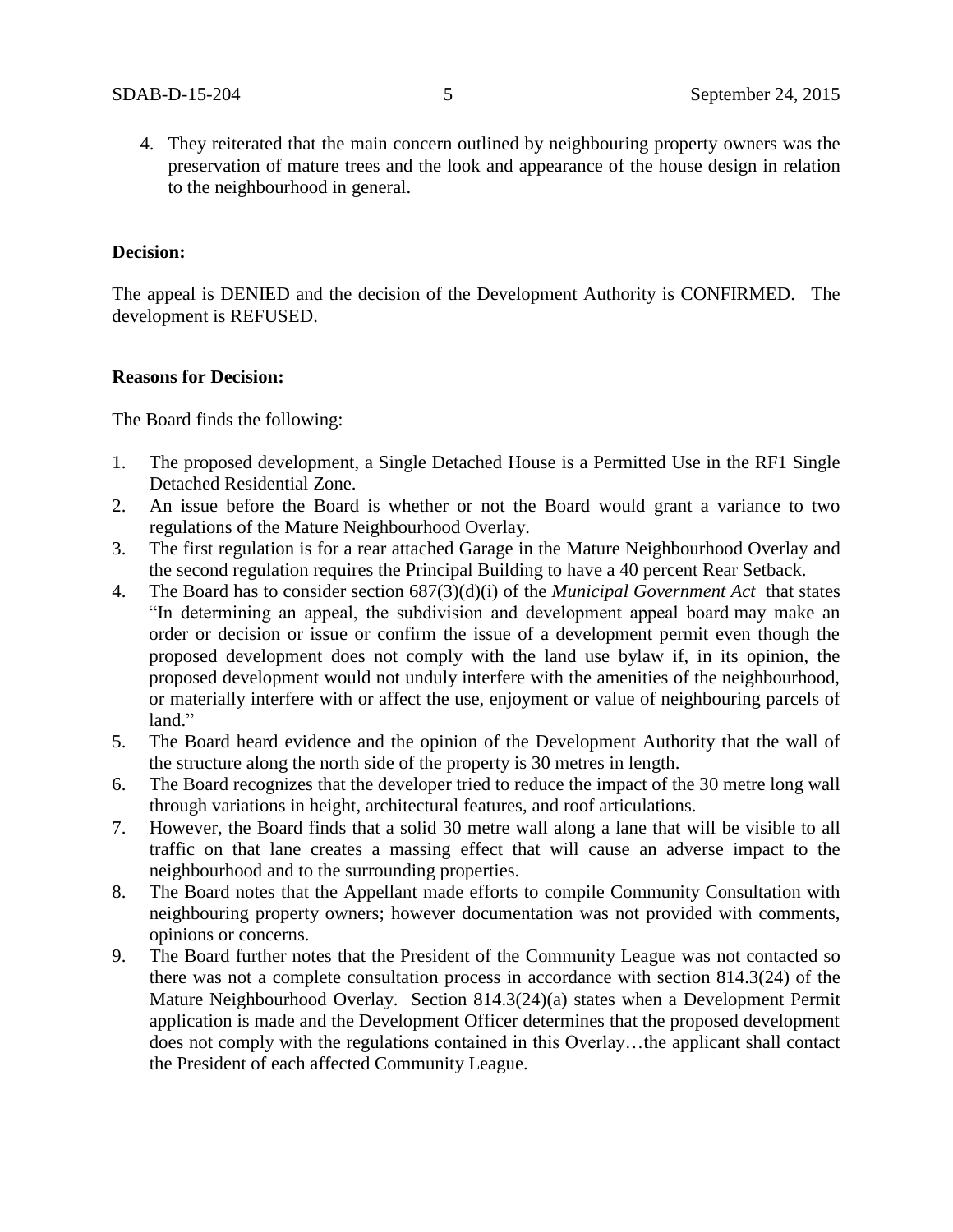- 10. While the Board acknowledges that there are examples of other rear attached Garages in the neighbourhood, based on the photographic evidence provided by the Development Authority, the vast majority of the developments in the surrounding area have detached Garages.
- 11. It was acknowledged by all parties, and confirmed by the Board, that this is an Interior Site as per section 6.1(19) and 6.1(53) the *Edmonton Zoning Bylaw*.
- 12. The Board finds that rear attached Garages are not characteristic of the neighbourhood and this when combined with the massing effect of the building due to the north wall leads the Board to conclude that the proposed development will unduly interfere with the amenities of the neighbourhood, and materially interfere with or affect the use, enjoyment or value of neighbouring parcels of land.

#### **Important Information for Applicant/Appellant**

- 1. This decision may be appealed to the Alberta Court of Appeal on a question of law or jurisdiction under section 688 of the *Municipal Government Act*, RSA 2000, c M-26. If the Subdivision and Development Appeal Board is served with notice of an application for leave to appeal its decision, such notice shall operate to suspend the Development Permit.
- 2. When a decision on a Development Permit application has been rendered by the Subdivision and Development Appeal Board, the enforcement of that decision is carried out by the Sustainable Development Department, located on the 5th Floor, 10250 – 101 Street, Edmonton.

Mr. I. Wachowicz, Chairman Subdivision and Development Appeal Board

CC: